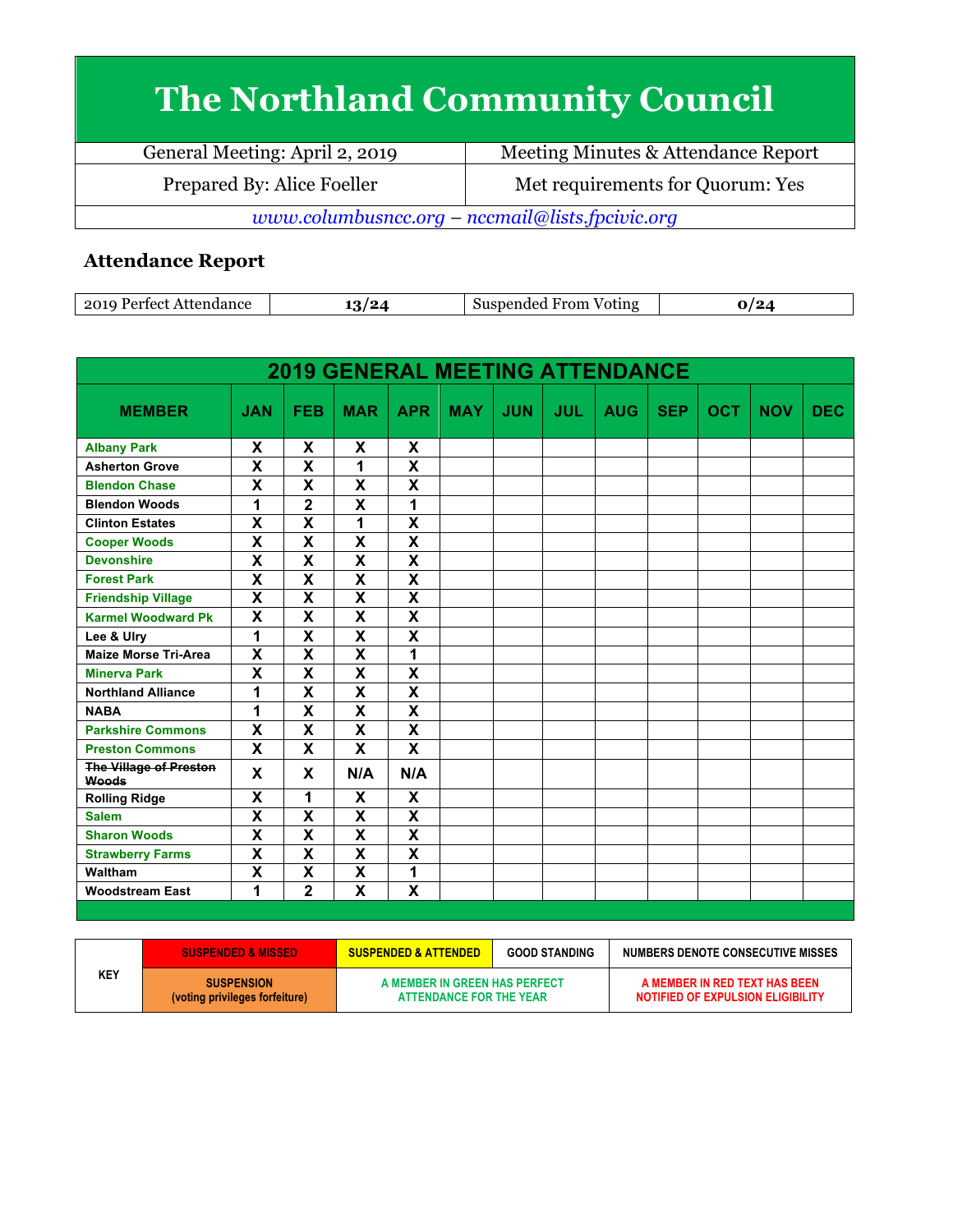|                                                                       | Roll was taken. See above chart for details.<br>$\bullet$                                                                                                                                                                                                                                                                                                                                                                                                                                                                                                                                                                                                                                                                                                                                                                                                                                        |  |  |  |  |  |  |
|-----------------------------------------------------------------------|--------------------------------------------------------------------------------------------------------------------------------------------------------------------------------------------------------------------------------------------------------------------------------------------------------------------------------------------------------------------------------------------------------------------------------------------------------------------------------------------------------------------------------------------------------------------------------------------------------------------------------------------------------------------------------------------------------------------------------------------------------------------------------------------------------------------------------------------------------------------------------------------------|--|--|--|--|--|--|
| <b>Roll Call</b>                                                      | Alicia presented an award to Kevin Parks from ThisWeek<br>$\bullet$<br><b>News</b>                                                                                                                                                                                                                                                                                                                                                                                                                                                                                                                                                                                                                                                                                                                                                                                                               |  |  |  |  |  |  |
| <b>Liaison Reports</b>                                                |                                                                                                                                                                                                                                                                                                                                                                                                                                                                                                                                                                                                                                                                                                                                                                                                                                                                                                  |  |  |  |  |  |  |
| We had 5,000 kids participate in the winter reading<br>$\bullet$      |                                                                                                                                                                                                                                                                                                                                                                                                                                                                                                                                                                                                                                                                                                                                                                                                                                                                                                  |  |  |  |  |  |  |
| <b>Columbus Metro Library (Andrea</b>                                 | challenge. This was our first year.                                                                                                                                                                                                                                                                                                                                                                                                                                                                                                                                                                                                                                                                                                                                                                                                                                                              |  |  |  |  |  |  |
| Villanueva)                                                           | Carnegie Author Series, Craig Johnson will be there May 5<br>$\bullet$                                                                                                                                                                                                                                                                                                                                                                                                                                                                                                                                                                                                                                                                                                                                                                                                                           |  |  |  |  |  |  |
|                                                                       | 2pm                                                                                                                                                                                                                                                                                                                                                                                                                                                                                                                                                                                                                                                                                                                                                                                                                                                                                              |  |  |  |  |  |  |
| <b>Columbus Fire</b>                                                  | No report<br>$\bullet$                                                                                                                                                                                                                                                                                                                                                                                                                                                                                                                                                                                                                                                                                                                                                                                                                                                                           |  |  |  |  |  |  |
| Police (Scott Clinger, Larry Geis, Eric<br>Jones, Rick Foster of CRT) | Light Columbus Blue is going on through April. There are 24<br>$\bullet$<br>free blue light bulbs.<br>The non-emergency line was spoofed (614-645-4545) and<br>$\bullet$<br>the scam was calling saying they were collecting electric bills.<br>People are even getting calls from their own name and<br>number. Make sure you know who you are talking to.<br>If someone wants you to buy Google Play cards to pay an<br>$\bullet$<br>outstanding IRS debt. If you don't pick up the phone, you<br>will fall off the list. If you fall for something, you will end up<br>on lots of call lists. There is a fraud and forgery investigative<br>division at Columbus Police.<br>There are still a lot of car break-ins, especially unlocked cars.<br>$\bullet$<br>Community Response Team - This is a police team that does<br>not take calls for service, but goes out to address violent        |  |  |  |  |  |  |
|                                                                       | areas, drug problems, etc.                                                                                                                                                                                                                                                                                                                                                                                                                                                                                                                                                                                                                                                                                                                                                                                                                                                                       |  |  |  |  |  |  |
| <b>City Attorney</b>                                                  | No report<br>$\bullet$                                                                                                                                                                                                                                                                                                                                                                                                                                                                                                                                                                                                                                                                                                                                                                                                                                                                           |  |  |  |  |  |  |
| <b>Northland Area Business Association</b><br>(Dave Cooper)           | 161 Clean Up Schedule is published and emailed. We can<br>$\bullet$<br>send it as a PDF if you want to add it to your neighborhood<br>newsletter.<br>NABA Luncheon June 11, Speaker is Nadia Kasvin from<br>$\bullet$<br>UsTogether, the Topic is How immigrants and refugees<br>represent economic opportunity.                                                                                                                                                                                                                                                                                                                                                                                                                                                                                                                                                                                 |  |  |  |  |  |  |
| <b>Alfred Akaiinyah (City</b><br>Liaison/Department of Neighborhoods) | Felix, there is a stop sign that is being hidden by a bush. I'd<br>$\bullet$<br>like a light on the stop sign – the red border around it.<br>Mary, off of Parkville and 161, the semi trucks are starting to<br>$\bullet$<br>park along there on Tuftsville. You can't see oncoming<br>traffic. The truck parking is becoming an increasing problem<br>as truck drivers have to stop driving when they reach their<br>time limit or they will lose their license.<br>Pat, in Salem people are beginning to talk about the street<br>$\bullet$<br>light opportunity. We would like to know if there is some<br>way to light the streets with minimal spillage to support<br>environmental "dark sky" efforts.                                                                                                                                                                                     |  |  |  |  |  |  |
| Roundtable<br><b>Best Practices for Civic Associations</b>            | Sharon Woods: Civic Association garage sale. A lot of civics<br>$\bullet$<br>have garage sales, but we allow people to drop off items and<br>we sell it and keep about \$500 each year from this. Also our<br>membership is \$10/\$12 and we mention what we do, and<br>then we ask for an additional donation. We get about \$1,000<br>(almost more than from the dues) in donations.<br>It's hard to go door-to-door. People don't answer. We have<br>$\bullet$<br>four newsletters a year and always have an application. If<br>they do join multiple times, we don't refund it.<br>Salem: To increase our membership, we're revitalizing our<br>website. We have 460 people in the Facebook Group, but only<br>160 paid members of the association. We did a survey on<br>Facebook, too. More than 100 people who never posted<br>anything on Facebook said they would join if there were an |  |  |  |  |  |  |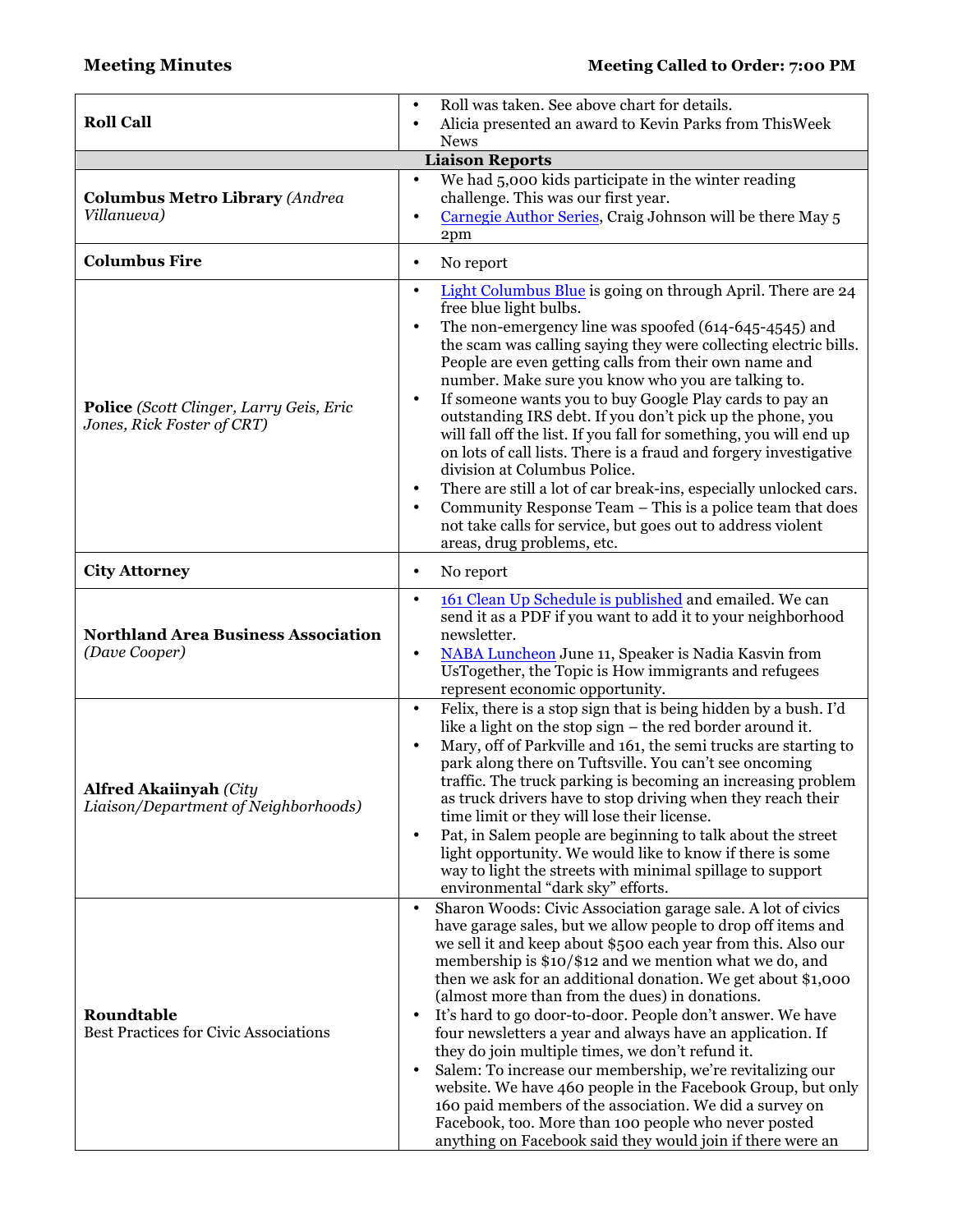|                       | electronic way to join.                                                                                                                               |
|-----------------------|-------------------------------------------------------------------------------------------------------------------------------------------------------|
|                       | Preston Commons: We use group texting for our small 22                                                                                                |
|                       | member group. We do digital collection. It's much simpler.                                                                                            |
|                       | Strawberry Farms had a organization who said we can help<br>landscape and clean up litter, and at the same time our                                   |
|                       | volunteers were out there cleaning up leaves, we put out a call                                                                                       |
|                       | for donations for flowers and mulch and we received more                                                                                              |
|                       | than \$100 in donations and five new members.                                                                                                         |
|                       | Volunteers need cultivated. If they volunteer and no one                                                                                              |
|                       | contacts them, they will go away or be resentful.                                                                                                     |
|                       | Newsletter advertising is a source of revenue.                                                                                                        |
|                       | A raffle can raise money. If you are not a 501c3 nonprofit, you<br>can ask Northland Alliance if they will be the fiscal agent to<br>pass it through. |
|                       | Alicia - There are people who are willing to help but they<br>don't know they are needed.                                                             |
|                       | Felix - Our neighborhood is huge, but we felt our messaging<br>$\bullet$                                                                              |
|                       | was not quite on target. One thing I'm seeing to reach more<br>into the community is using our newsletter to put out a                                |
|                       | message about our membership goals and getting people                                                                                                 |
|                       | thinking about what we can do with a certain amount of                                                                                                |
|                       | membership and engagement. We screen people from our                                                                                                  |
|                       | private Facebook group to make sure people really live here,<br>and then we are able to ask for volunteers there.                                     |
|                       | When we have new residents at meetings, we go around and                                                                                              |
|                       | introduce ourselves and ask if they have questions. Make the                                                                                          |
|                       | new people feel welcome.                                                                                                                              |
|                       | You can repeat requests for support and new members all the                                                                                           |
|                       | time. You can't do it too more.                                                                                                                       |
|                       | Lee/Ulry – We invited a local landscaping company to speak<br>$\bullet$<br>about the best trees for screening, and offered a discount if              |
|                       | people bought something from them. We invite the police.                                                                                              |
|                       | Northland Bridges – A new concept to link younger people                                                                                              |
|                       | willing to volunteer with older people who need assistance.                                                                                           |
|                       | It's part of a national movement called Village Connections.                                                                                          |
|                       | Scott: All of the civics who are active have a need to move into                                                                                      |
|                       | the 21 <sup>st</sup> Century. Could the civics put on a workshop or                                                                                   |
|                       | something to show us how to do it?<br>Felix: Can we use Zelle to pay an organization? Scott: we                                                       |
|                       | could do it at an NCC meeting. Alice agreed to work with                                                                                              |
|                       | Scott.                                                                                                                                                |
|                       | <b>NCC Officer Reports</b>                                                                                                                            |
|                       | We have dues coming in. We had \$1,095 in dues income in                                                                                              |
| <b>Treasurer</b>      | March. We had a few parade expenses from last year and<br>storage.                                                                                    |
| <b>Felix Quachey</b>  | Audit meeting April 6 to go over the accounts with the audit<br>$\bullet$                                                                             |
|                       | committee.                                                                                                                                            |
|                       | The minutes have been provided in advance of the meeting.<br>$\bullet$                                                                                |
| <b>Secretary</b>      | Are there any corrections to the minutes? Hearing no                                                                                                  |
| Alice Foeller         | corrections, the minutes have been approved by unanimous                                                                                              |
| <b>Vice President</b> | consent.<br>Blendon Park was on roll call, but they removed themselves.<br>$\bullet$                                                                  |
| Roger Davidson        | Alice updated.                                                                                                                                        |
|                       | As part of the annual plan for NCC, Alicia reiterated that she<br>$\bullet$                                                                           |
|                       | will be representing NCC as a supporter of Elevate                                                                                                    |
| President             | Northland, which just received its 501c3 status. We have an                                                                                           |
| Alicia Ward           | Elevate Northland Business Academy already going at<br>Ashland, doing great work.                                                                     |
|                       | The audit committee is meeting Saturday.<br>$\bullet$                                                                                                 |
|                       |                                                                                                                                                       |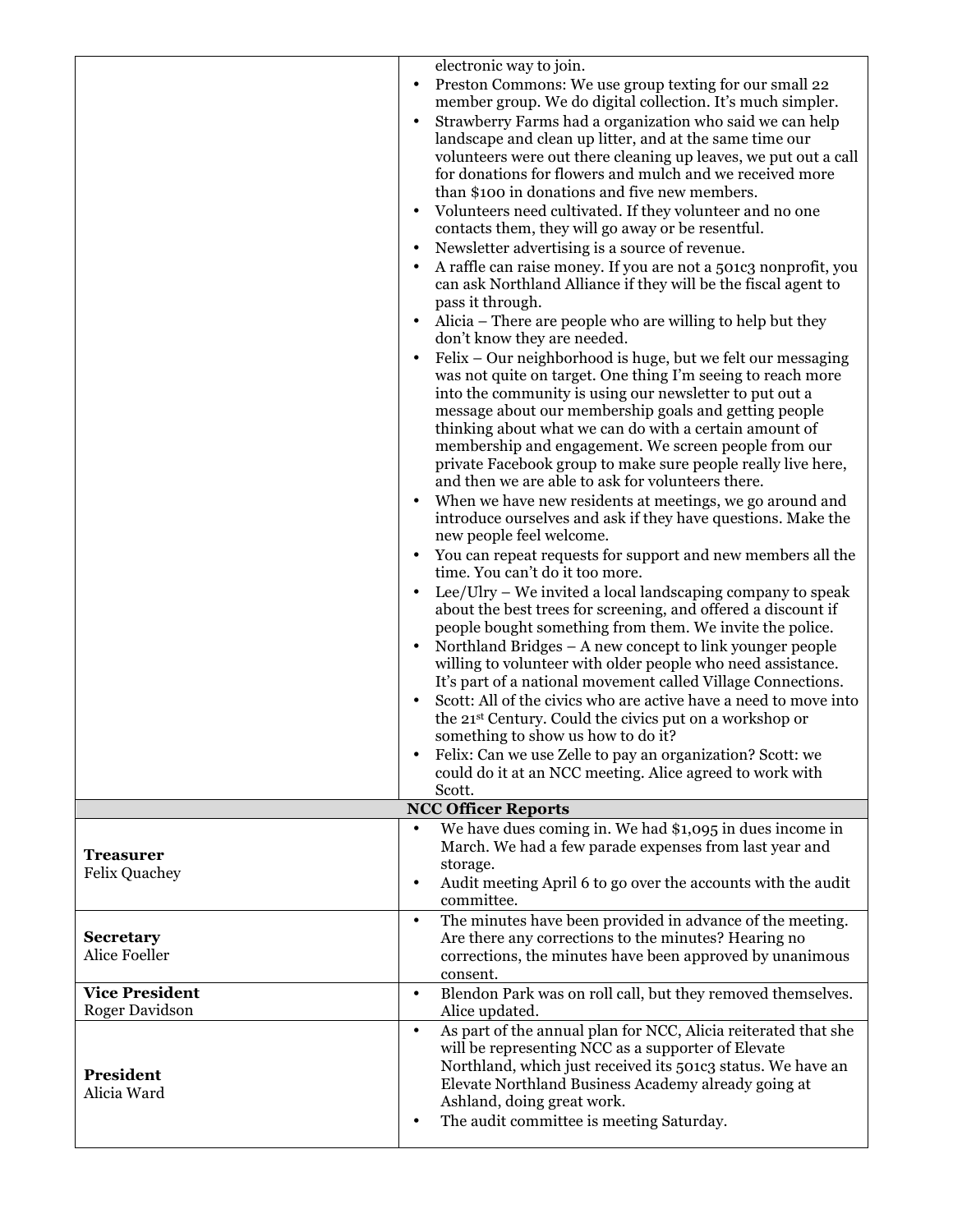| <b>NCC Committee Reports</b>                     |                                                                                                                                                                                                                                                                                                                                                                                                                     |  |  |  |  |  |
|--------------------------------------------------|---------------------------------------------------------------------------------------------------------------------------------------------------------------------------------------------------------------------------------------------------------------------------------------------------------------------------------------------------------------------------------------------------------------------|--|--|--|--|--|
| <b>Banquet Committee</b><br>Alicia Ward, Chair   | Banquet tickets are available at the NCC website. Invitations<br>will be in the mail soon. \$35/person                                                                                                                                                                                                                                                                                                              |  |  |  |  |  |
|                                                  | The Banquet will be May 9 at Little Turtle.<br>$\bullet$                                                                                                                                                                                                                                                                                                                                                            |  |  |  |  |  |
|                                                  | Roger has agreed to chair the committee, and will work with<br>$\bullet$<br>Scott.<br>$\bullet$                                                                                                                                                                                                                                                                                                                     |  |  |  |  |  |
| <b>Independence Day Parade Committee</b>         | The Many Faces of Northland, United We Stand<br>Next meeting is April 27 at 10a at the Kroger on Morse Road.<br>$\bullet$                                                                                                                                                                                                                                                                                           |  |  |  |  |  |
| northlandparade.org                              | Please make sure someone from your civic association                                                                                                                                                                                                                                                                                                                                                                |  |  |  |  |  |
|                                                  | attends. Attendance dropped a little between the first                                                                                                                                                                                                                                                                                                                                                              |  |  |  |  |  |
|                                                  | meeting and the second. This is a big deal.                                                                                                                                                                                                                                                                                                                                                                         |  |  |  |  |  |
| <b>Audit &amp; Budget Committee</b>              | These committees will be meeting in April and will report<br>$\bullet$                                                                                                                                                                                                                                                                                                                                              |  |  |  |  |  |
| <b>Roger Davidson</b>                            | back in May.                                                                                                                                                                                                                                                                                                                                                                                                        |  |  |  |  |  |
|                                                  | Shredding day has not yet been set up. People prefer to have<br>$\bullet$<br>things shredded on site, but our previous vendor wants to<br>drive it to their facility (Fireproof) to shred there. Emmanuel<br>may be able to work with his staff to revive an event this<br>spring.<br><b>March 27 Meeting</b><br>Case 1 cinder block building that is being used as a salon on<br>$\bullet$                         |  |  |  |  |  |
|                                                  | Cleveland Avenue would like to be make it into a two-unit<br>residential rental. It was tabled because they weren't ready.                                                                                                                                                                                                                                                                                          |  |  |  |  |  |
| <b>Development Committee</b><br>Dave Paul, Chair | Case 2 Miller's Ale House at Morse Crossing near Walmart<br>$\bullet$<br>and Best Buy. Graphics request to have a large wall sign in<br>addition to the ground sign. We recommended in favor with<br>some reduction in the amount of signage.                                                                                                                                                                       |  |  |  |  |  |
|                                                  | Case 3 Former Monaco's Palace has been operating as<br>$\bullet$<br>church and food pantry. Variance requested for parking<br>requirements for a church. They had already done what we<br>usually ask them to do, which is to form an agreement with<br>neighbors. We supported that.                                                                                                                               |  |  |  |  |  |
|                                                  | Case 4 Cell Tower - Request to erect a cell tower at 4665<br>$\bullet$<br>Westerville Rd near the soccer fields, which are curiously<br>zoned residential. They didn't have sufficient setback<br>distance. Their variance to reduce the setback was<br>recommended.                                                                                                                                                |  |  |  |  |  |
|                                                  | Case 5 Swenson's Drive-in Restaurant, 5720 Hamilton Rd.<br>Request to increase parking and operate drive-in. Since<br>there is a residential community behind it, we recommended<br>approval with conditions that exterior site lighting abide by<br>restrictions, that there be 65 instead of 70 parking spaces,<br>and that they work in good faith with neighboring properties<br>to reduce noise, traffic, etc. |  |  |  |  |  |
|                                                  | Case 6 PetSuites, 5495 N Hamilton. Recommended approval<br>$\bullet$                                                                                                                                                                                                                                                                                                                                                |  |  |  |  |  |
|                                                  | for a sign in place of a window.                                                                                                                                                                                                                                                                                                                                                                                    |  |  |  |  |  |
|                                                  | Case 7: Haimerl Center repurpose to Laundromat. (Look-<br>$\bullet$                                                                                                                                                                                                                                                                                                                                                 |  |  |  |  |  |
|                                                  | see)<br>Rick gave a presentation on the situation with sidewalks on<br>$\bullet$                                                                                                                                                                                                                                                                                                                                    |  |  |  |  |  |
| <b>Sidewalk Issue</b><br>Rick Cashman            | Ulry Road. There are 30 miles of sidewalks and trails in the<br>community, but they are not connected, and it would only<br>take one mile of sidewalk to connect all of it to the<br>neighborhoods. Development fees from builders and support<br>from the parks could be a source of income to fund the<br>project.                                                                                                |  |  |  |  |  |
|                                                  | Rick asked for support from the NCC.<br>$\bullet$                                                                                                                                                                                                                                                                                                                                                                   |  |  |  |  |  |
|                                                  | There was a motion to approve NCC's support of the Ulry                                                                                                                                                                                                                                                                                                                                                             |  |  |  |  |  |
|                                                  | Sidewalk Proposition. The motion passed unanimously.<br>It was recommended that Rick present this to NABA also.<br>٠                                                                                                                                                                                                                                                                                                |  |  |  |  |  |
|                                                  |                                                                                                                                                                                                                                                                                                                                                                                                                     |  |  |  |  |  |
| <b>Questions</b>                                 |                                                                                                                                                                                                                                                                                                                                                                                                                     |  |  |  |  |  |